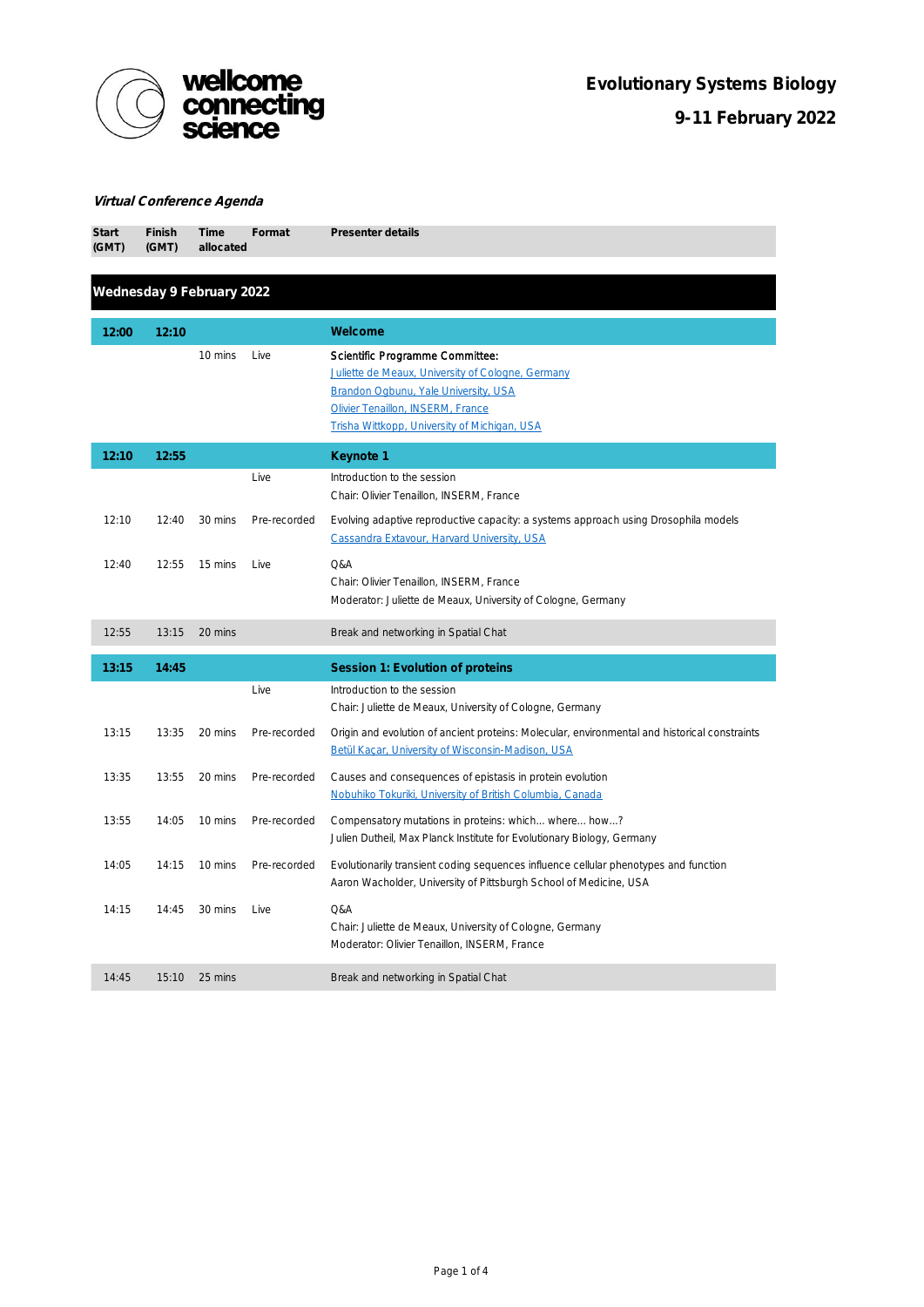

| 15:10 | 16:00 |         |              | Poster Session 1: Odd Numbers                                                                                                                                    |
|-------|-------|---------|--------------|------------------------------------------------------------------------------------------------------------------------------------------------------------------|
| 15:10 | 15:30 | 20 mins | Pre-recorded | Lightning talks for poster session 1: odd numbers                                                                                                                |
| 15:30 | 16:00 | 30 mins | I ive        | Poster session 1: odd numbers                                                                                                                                    |
| 16:00 | 17:30 |         |              | Session 2: Evolution of molecular systems                                                                                                                        |
|       |       |         | Live         | Introduction to the session<br>Chair: Brandon Ogbunu, Yale University, USA                                                                                       |
| 16:00 | 16:20 | 20 mins | Pre-recorded | The molecular evolution of spermatogenesis across mammals<br>Henrik Kaessmann, Heidelberg University, Germany                                                    |
| 16:20 | 16:40 | 20 mins | Pre-recorded | A genome-wide screen for genes that "buffer" the effect of random mutations<br>Kevin Verstrepen, VIB-KULeuven Center for Microbiology, Belgium                   |
| 16:40 | 16:50 | 10 mins | Pre-recorded | The cis-regulatory effects of modern human-specific variants<br>David Gokhman, The Weizmann Institute of Science, Israel                                         |
| 16:50 | 17:00 | 10 mins | Pre-recorded | Fitness landscape analysis reveals that the wild type allele is sub-optimal and mutationally robust<br>Tamar Friedlander, Hebrew University of Jerusalem, Israel |
| 17:00 | 17:30 | 30 mins | Live         | Q&A<br>Chair: Brandon Ogbunu, Yale University, USA<br>Moderator: Juliette de Meaux, University of Cologne, Germany                                               |

## Thursday 10 February 2022

| 12:00 | 13:30 |         |              | Session 3: Evolution of microbial systems                                                                                                         |
|-------|-------|---------|--------------|---------------------------------------------------------------------------------------------------------------------------------------------------|
|       |       |         | Live         | Introduction to the session<br>Chair: Trisha Wittkopp, University of Michigan, USA                                                                |
| 12:00 | 12:20 | 20 mins | Pre-recorded | A population genetic framework to understand evolution and transmission of drug resistance<br>Pleuni Pennings, San Franciso State University, USA |
| 12:20 | 12:40 | 20 mins | Pre-recorded | Epistasis and adaptation on rugged fitness landscapes<br>Claudia Bank, University of Bern, Switzerland                                            |
| 12:40 | 12:50 | 10 mins | Pre-recorded | Evolution of genome architecture to divide labor through mutations<br>Renske Vroomans, Sainsbury Laboratory, University of Cambridge, UK          |
| 12:50 | 13:00 | 10 mins | Pre-recorded | Wrinkly formation underlies bacterial adaption to a host-associated lifestyle<br>Nancy Obeng, Kiel University, Germany                            |
| 13:00 | 13:30 | 30 mins | I ive        | Q&A<br>Chair: Trisha Wittkopp, University of Michigan, USA<br>Moderator: Olivier Tenaillon, INSERM, France                                        |
| 13:30 | 14:00 | 30 mins |              | Break and networking in Spatial Chat                                                                                                              |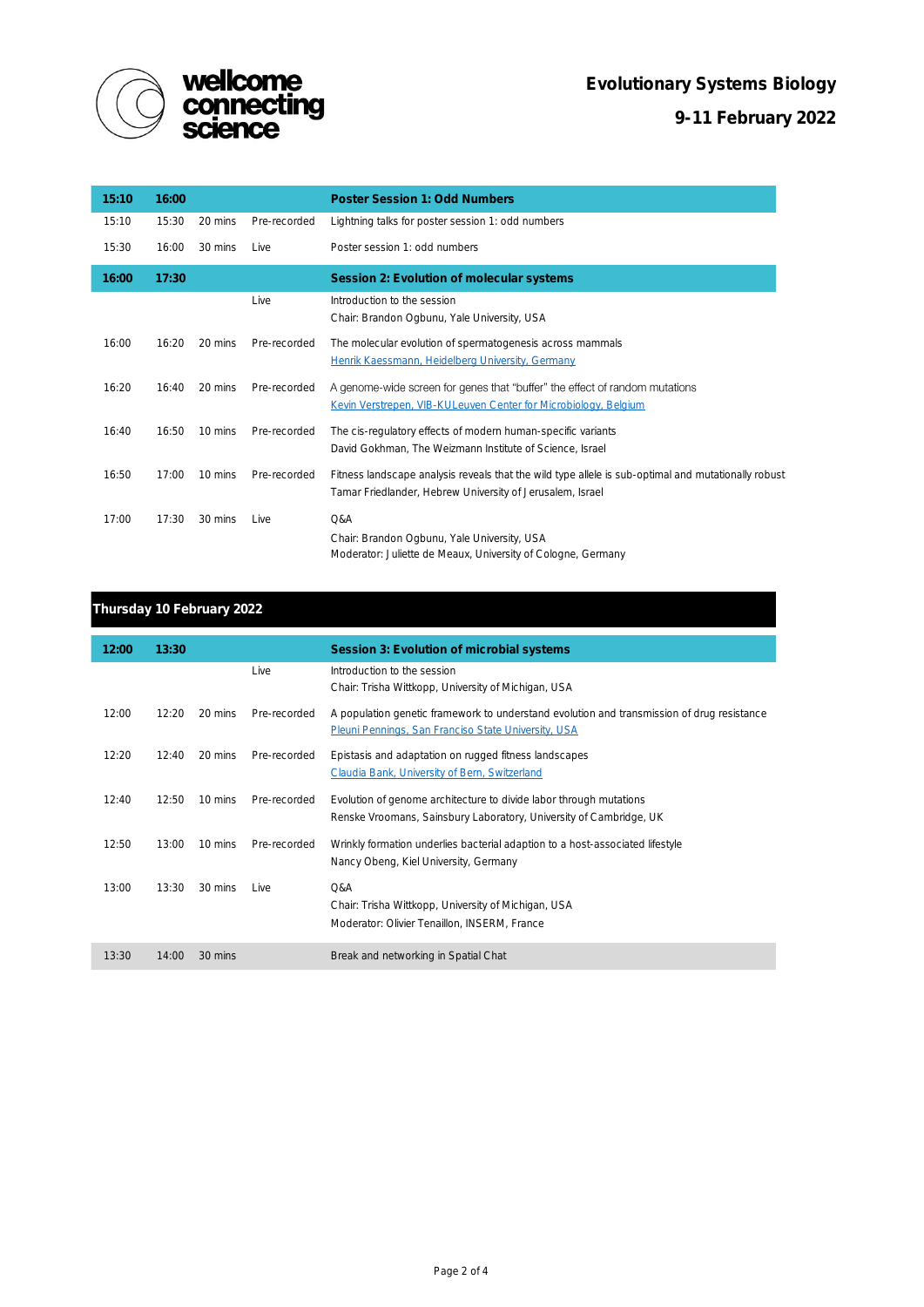

| 14:00 | 14:50 |         |              | Poster Session 2: Even Numbers                                                                                                                                                         |
|-------|-------|---------|--------------|----------------------------------------------------------------------------------------------------------------------------------------------------------------------------------------|
| 14:00 | 14:20 | 20 mins | Pre-recorded | Lightning talks for poster session 2: odd numbers                                                                                                                                      |
| 14:20 | 14:50 | 30 mins | Live         | Poster session 2: even numbers                                                                                                                                                         |
| 14:50 | 16:20 |         |              | Session 4: Evolution of developmental systems                                                                                                                                          |
|       |       |         | Live         | Introduction to the session<br>Chair: Brandon Ogbunu, Yale University, USA                                                                                                             |
| 14:50 | 15:10 | 20 mins | Pre-recorded | Evolution of sex determining mechanisms in the brown algae<br>Susana Coelho, Max Planck Institute for Developmental Biology, Germany                                                   |
| 15:10 | 15:30 | 20 mins | Pre-recorded | The complex and reproducible nature of plant development<br>Aman Husbands, The University of Pennsylvania, USA                                                                         |
| 15:30 | 15:40 | 10 mins | Pre-recorded | The evolution of developmental genetic biases explains the evolution of evolutionary trends<br>Joao Picao-Osorio, Institute of Biology of the École Normale Supérieure (IBENS), France |
| 15:40 | 15:50 | 10 mins | Pre-recorded | The cellular and molecular patterning dynamics of tetrapod digit diversification<br>Patrick Tschopp, University of Basel, Switzerland                                                  |
| 15:50 | 16:20 | 30 mins | Live         | Q&A<br>Chair: Brandon Ogbunu, Yale University, USA<br>Moderator: Trisha Wittkopp, University of Michigan, USA                                                                          |

## Friday 11 February 2022

| 12:00 | 13:30 |         |              | Session 5: Evolutionary quantitative genetics and environmental interactions                                                                                                                                  |
|-------|-------|---------|--------------|---------------------------------------------------------------------------------------------------------------------------------------------------------------------------------------------------------------|
|       |       |         | Live         | Introduction to the session                                                                                                                                                                                   |
|       |       |         |              | Chair: Juliette de Meaux, University of Cologne, Germany                                                                                                                                                      |
| 12:00 | 12:20 | 20 mins | Pre-recorded | Parallel reduction in flowering time from new mutations enabled evolutionary rescue in<br>colonizing Arabidopsis lineages<br><b>Angela Hancock, Max Planck Institute for Plant Breeding Research, Germany</b> |
| 12:20 | 12:40 | 20 mins | Pre-recorded | A genomic map of local adaptation of natural interactions between Arabidopsis thaliana and<br>its leaf microbiota<br><b>Fabrice Roux, Laboratory of Plant-Microbe Interactions - LIPM, France</b>             |
| 12:40 | 12:50 | 10 mins | Pre-recorded | Selection and gene flow shape niche-associated variation of pheromone response<br>Erik Andersen, Northwestern University, USA                                                                                 |
| 12:50 | 13:00 | 10 mins | Pre-recorded | Evolution under changing environments in a laboratory evolution experiment of Escherichia coli<br>Maryl Lambros, Albert Einstein College of Medicine, USA                                                     |
| 13:00 | 13:30 | 30 mins | I ive        | O&A<br>Chair: Juliette de Meaux, University of Cologne, Germany<br>Moderator: Brandon Ogbunu, Yale University, USA                                                                                            |
| 13:30 | 13:50 | 20 mins |              | Break and networking in Spatial Chat                                                                                                                                                                          |